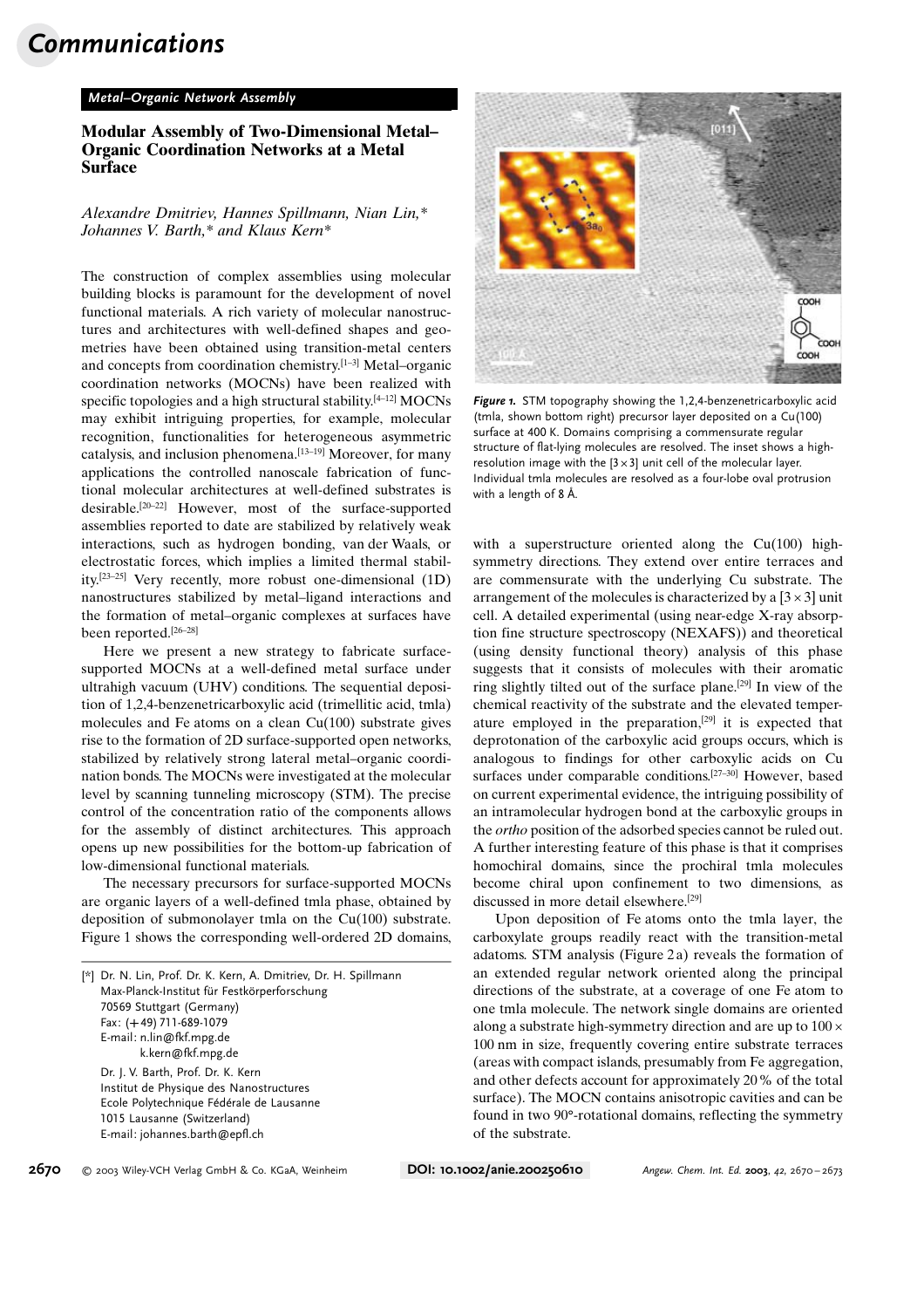



Figure 2. A "double-row MOCN" assembled by tuning the coverage ratio to one Fe atom per tmla molecule. a) Large-scale STM topography showing the regularly ordered network structure that comprises anisotropic cavities; b) high-resolution STM image revealing the fourlobe molecular structure. Single protrusions at the points of intersection throughout the network are associated with Fe atoms, laterally coordinated by tmla carboxylato moieties. The unit cell of the network is marked in blue and Fe atoms around are colored green; c) tentative model for the double-row Fe–carboxylate MOCN. The side carboxylate groups are assumed to be oriented perpendicular to the surface. Fe atoms (green) are arranged in a ladder-type structure with a  $10.2 \times 10.2$  Å repeat unit.

High-resolution STM analysis (Figure 2 b) allows individual tmla molecules to be distinguished; their characteristic four-lobe features are similar to the molecular resolution in the pure organic layer, which indicates that the flat adsorption geometry is preserved. Paired molecular rows running along the [011] direction have formed under the influence of the incorporated Fe atoms. The paired rows are interconnected by individual molecules oriented in the direction perpendicular to the rows. Thus this structure is designated "double-row MOCN". At the points of intersection bright protrusions are resolved, which are associated with the deposited Fe atoms, similar to the STM imaging of metal atoms in related compounds formed at the  $Cu(100)$  surface.<sup>[27,28]</sup> The relative orientation of the molecules with respect to the metal atoms indicates that the para carboxylate groups of tmla point towards the Fe atoms, which can be attributed to the formation of a lateral coordination bond. Consequently, the entire structure can be understood as an open-network-type Fe–carboxylate arrangement, stabilized by metal–ligand interactions.

A tentative geometrical model for the double-row MOCN based on an analysis of STM data is presented in Figure 2c. We assume that both Fe atoms and phenyl rings reside at the energetically preferential hollow sites of the substrate.<sup>[28,31]</sup> The Fe atoms in the double-row MOCN form ladders with a square  $4a \times 4a$  repeat unit (the surface lattice parameter of Cu(100),  $a = 2.55 \text{ Å}$ ). Each Fe atom interacts with three tmla molecules: The data suggest that a unidentate linkage exists to the two neighboring molecules from the double row, along with a bidentate coupling to the isolated species in the perpendicular orientation. This arrangement implies a distorted fourfold coordination for each Fe atom, a configuration frequently encountered in 3D square-planar metal carboxylates.[32] However, it is important to note that with the present system the charge on both adsorbed tmla molecules and Fe atoms is strongly affected by the electrons of the metal surface, which effectively screen the adsorbate species and, in particular, prevent determination of the Fe oxidation state (for a more detailed discussion of this issue see Ref. [27]). In the model we assume that a too close distance of the laterally noncoordinated carboxylato groups at the ortho positions is avoided by their 90° rotation out of the surface plane. This behavior is suggested from a theoretical analysis of tmla bonding in the organic layer,[29] and is also a wellknown conformational adaptation for carboxylic acids in solution chemistry. Furthermore the ortho side groups are placed randomly, since we found that they do not influence the primary frame structures of the MOCNs.[33] The effective cavity envelope is  $\approx 3 \times 10 \text{ Å}$ , as estimated from highresolution STM analysis. The stoichiometric Fe/tmla ratio in the model structure is determined to be 0.66, which falls below the necessary 1:1 ratio required for network forma $tion.$ [34]

A second network type, designated "single-row MOCN", is obtained by increasing the adsorbate coverage ratio to two Fe atoms per tmla molecule. STM analysis (Figure 3 a) shows that MOCNs with different topologies are formed. These MOCNs again follow the high-symmetry directions of the substrate and grow in extended islands. Two types of structures comprising different cavities can be discerned, which are designated the  $\alpha$  and  $\beta$  phases, respectively. These structures always develop simultaneously, which signals that they are close in composition and energy. In the corresponding high-resolution STM data (Figure 3 b,c) the positioning of the constituents is revealed. The networks consist of a sequential arrangement of individual tmla molecules and Fe atoms, which are identified by their respective imaging characteristics, similar to those in the double-row MOCN. In the  $\alpha$  phase (Figure 3b) a rectangular unit cell and a cavity of similar shape and size as that in the double-row MOCN is identified. However, the cavity density is increased because the cavities in the  $\alpha$  phase are separated by single tmla molecules, in contrast to the double-row structures where the cavities are separated by pairs of tmla molecules in one direction (Figure 2). Two 90° rotational domains are found in the  $\alpha$  phase (inset, Figure 3a), which originate from its anisotropic shape. In the  $\beta$  phase (Figure 3c) a square unit cell comprising cavities of concave edges is found in a continuous 2D Fe–carboxylate network. The essential difference between the  $\alpha$  and  $\beta$  phases is in the symmetry of the Fe– carboxylate linkage in the intersection points of the MOCNs. While it is always identical in the  $\alpha$  phase, an alternating orientation of the Fe pairs at each intersection is found for the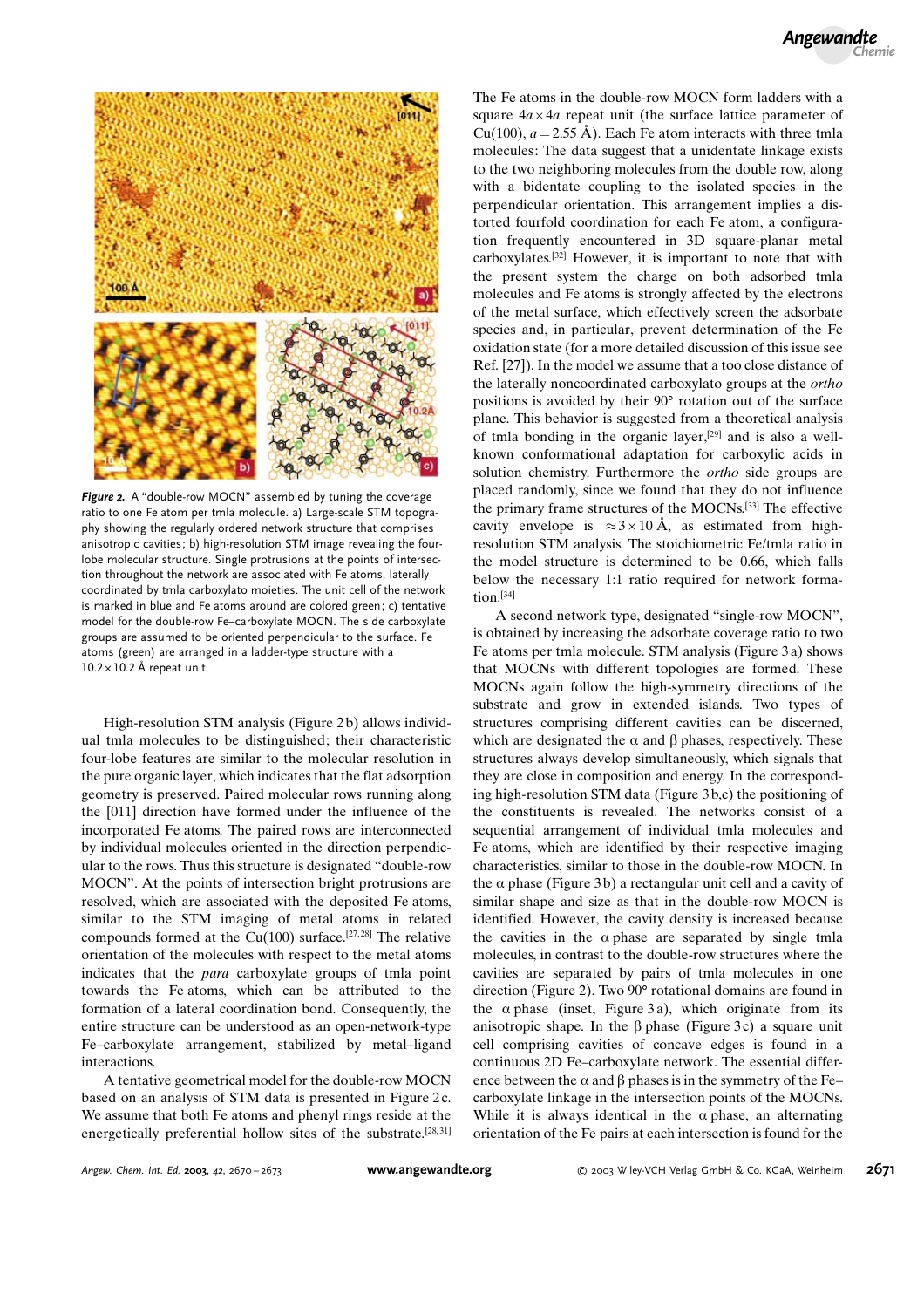## Communications



Figure 3. A "single-row MOCN" assembled by tuning the coverage ratio to two Fe atoms per tmla molecule. a) STM topography showing two species of regularly ordered networks, designated the  $\alpha$  and  $\beta$  phases. In the inset, both 90°-rotational domains of the  $\alpha$  phase are depicted; b,c) high-resolution STM images show that the detailed arrangement of Fe and tmla in both the  $\alpha$  and  $\beta$  phases is resolved. A rectangular and square unit cell is characteristic for the networks of the  $\alpha$  and  $\beta$  phases, respectively; d,e) tentative models that identify the  $\alpha$  and  $\beta$  phases as MOCN isomers (coding as in Figure 2). Although both phases have the same stochiometry and contain Fe atoms with identical coordination environments, their geometrical arrangement is different.

 $\beta$  phase. This is illustrated by the corresponding models (Figure 3 d,e), which also show that the integral coordination of each Fe atom is equivalent for both phases. However, in the  $\alpha$  phase a given tmla molecule has either two bidentate or four unidentate linkages to two Fe atoms, whereas in the  $\beta$  phase for every given molecule both bidentate and unidentate bonding are encountered at its extremities. Apparently the energy change associated with this subtle difference is small, which is understood as the reason for the simultaneous evolution of both phases under the employed conditions. Thus the two phases of the single-row MOCNs are closely related and can be regarded as structural isomers, which is a common finding for metal–organic frameworks.[10] In analogy with the double-row MOCN, the ideal 1:1 Fe/tmla stoichiometric coverage ratio for single-row MOCNs falls below the actual 2:1 value required for network formation.[34]

With the present system only the carboxylato groups in the para position seem to be integral for the formation and final topology of the encountered MOCNs, whereas the

remaining side group is not directly involved in metal–organic complexation. Unfortunately the detailed positioning of side groups in the various network structures cannot be unambiguously determined by the STM data obtained, which is associated with the distortion of the molecules upon adsorption and the weak contribution of this moiety to the tunneling current. Note that the presence of the side group will nevertheless be important for the functionality of the cavity. For example, it may result in the formation of two mirrorsymmetric MOCN cavities, since tmla is a 2D chiral species.

It is interesting to address the potential functionality of the obtained MOCNs. Firstly, the single- and double-row structures contain magnetic atoms which are periodically arranged. It is expected that the organic linkers mediate magnetic coupling between the Fe atoms, similar to effects in related metal–organic magnetic structures.[35, 36] The ladder formations and 2D metal–organic linkages in the double-row and single-row MOCNs thus represent nanoscale magnetic arrangements with distinct symmetry. On the other hand, the obtained networks provide a regular arrangement of cavities with well-defined shape and chemistry. Finally, the MOCNs are of potential use as templates for 3D molecular architectures, such as nanoporous lattices.

In conclusion, we have succeeded in the rational design of 2D metal–organic networks, formed in situ under UHV conditions by sequential deposition of the organic linker molecule trimellitic acid and Fe atoms on a Cu(100) surface. The subtle variation of the relative quantities of the constituents that are deposited allows can steer the modular assembly of distinct metal–carboxylate network architectures. Our results indicate that, in general, 2D metal–organic coordination networks can be synthesized at well-defined surfaces. It is suggested that this approach opens novel avenues for the fabrication of nanoscale functional materials.

#### Experimental Section

Iron atoms and tmla molecules were co-deposited on the metal surface in a standard UHV chamber with a base pressure of  $\sim$ 3 $\times$  $10^{-10}$  mbar. A Cu(100) surface was prepared by repeated cycles of Ar<sup>+</sup> sputtering and subsequent annealing to 800 K, by which flat terraces of up to 50 nm width separated by monatomic steps were obtained. Tmla (99 + %, Sigma-Aldrich Chemie GmbH) was deposited by organic molecular beam epitaxy (OMBE) from a Knudsen-cell-type evaporator, held at 415 K during deposition. Fe atoms were evaporated using an electron-beam heating evaporator. To hinder Fe–Cu surface intermixing, which can be encountered in the pure Fe/Cu(100) system,[37] Fe was always deposited on an organic layer. Both tmla and Fe deposition were performed at a substrate temperature of 400 K to increase mobility and reactivity of the adsorbates and, thus, to allow for the formation of ordered structures. Coverages below full monolayer saturation were employed for the tmla precursor layers, in order to leave space for the formation of the more open network structures. STM experiments employing the constant-current mode were performed in situ following cooling to room temperature.

Received: November 22, 2002 Revised: March 12, 2003 [Z50610]

Keywords: coordination compounds  $\cdot$  iron  $\cdot$  nanomaterials  $\cdot$ scanning tunneling microscopy · vacuum deposition